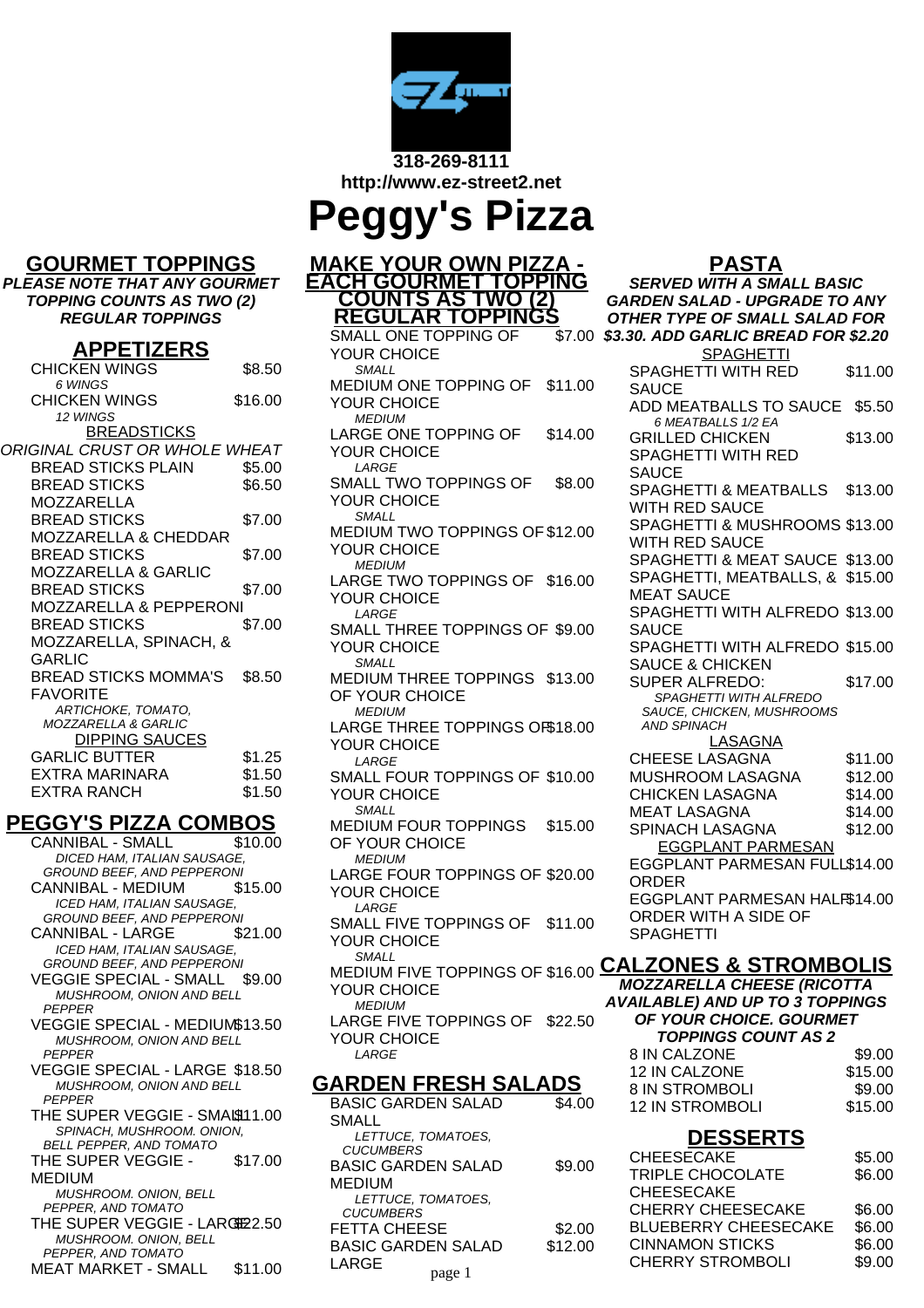ITALIAN SAUSAGE, GROUND BEEF, CANADIAN BACON, PEPPERONI MEAT MARKET - MEDIUM \$16.00 ITALIAN SAUSAGE, GROUND BEEF, CANADIAN BACON, PEPPERONI MEAT MARKET - LARGE \$21.00 ITALIAN SAUSAGE, GROUND BEEF, CANADIAN BACON, **PEPPERONI** PIGOUT - SMALL \$10.00 BREAKFAST BACON, CANADIAN BACON AND PEPPERONI PIGOUT - MEDIUM \$14.50 BREAKFAST BACON, CANADIAN BACON AND PEPPERONI PIGOUT - LARGE \$20.00 BREAKFAST BACON, CANADIAN BACON AND PEPPERONI CHICAGO STYLE - SMALL \$9.00 SPINACH, GARLIC, AND **MUSHROOMS** CHICAGO STYLE - MEDIUM\$13.50 SPINACH, GARLIC, AND **MUSHROOMS** CHICAGO STYLE - LARGE \$19.00 SPINACH, GARLIC, AND MUSHROOMS BACON CHEESEBURGER-SMALL \$11.00 MOZZARELLA & CHEDDAR, BREAKFAST BACON, HAMBURGER (ONION OPTIONAL BACON CHEESEBURGER - \$16.00 MEDIUM MOZZARELLA & CHEDDAR, BREAKFAST BACON, HAMBURGER (ONION OPTIONAL BACON CHEESEBURGER - \$21.00 LARGE MOZZARELLA & CHEDDAR, BREAKFAST BACON, HAMBURGER (ONION OPTIONAL) MOMMA'S FAVORITE - SMALL \$10.50 ARTICHOKE, TOMATO, AND **GARLIC** MOMMA'S FAVORITE - MEDIUM \$15.00 ARTICHOKE, TOMATO, AND **GARLIC** MOMMA'S FAVORITE - LARGE \$21.00 ARTICHOKE, TOMATO, AND **GARLIC** BBQ CHICKEN - SMALL \$10.00 MOZARELLA & CHEDDAR, BBQ SAUCE, AND GRILLED CHICKEN BBQ CHICKEN - MEDIUM \$15.00 MOZARELLA & CHEDDAR, BBQ SAUCE, AND GRILLED BBQ CHICKEN - LARGE \$21.00 MOZARELLA & CHEDDAR, BBQ SAUCE, AND GRILLED GREEK PIZZA - SMALL \$11.00 GREEK VINAIGRETTE, FETA & MOZZARELLA, SPINACH, RED ONIONS, BLACK OLIVES GREEK PIZZA - MEDIUM \$16.00 GREEK VINAIGRETTE, FETA & MOZZARELLA, SPINACH, RED ONIONS, BLACK OLIVES GREEK PIZZA - LAR \$22.50 GREEK VINAIGRETTE, FETA & MOZZARELLA, SPINACH, RED ONIONS, BLACK OLIVES HOUSE SPECIAL - SMALL \$11.00 ONION, BELL PEPPER, MUSHROOM, ITALIAN SAUSAGE, PEPPERONI HOUSE SPECIAL - MEDIUM\$16.00

LETTUCE, TOMATOES, **CUCUMBERS** PEOPLE'S CHOICE SALAD SMALL \$8.50 LETTUCE, TOMATOES CUCUMBERS, WITH GRILLED CHICKEN, APPLE SLICES, FETA CHEESE, TOASTED PECANS PEOPLE'S CHOICE SALAD MEDIUM \$10.50 LETTUCE, TOMATOES CUCUMBERS, WITH GRILLED CHICKEN, APPLE SLICES, FETA CHEESE, TOASTED PECANS PEOPLE'S CHOICE SALAD LARGE \$15.00 LETTUCE, TOMATOES, CUCUMBERS, WITH GRILLED CHICKEN, APPLE SLICES, FETA CHEESE, TOASTED PECANS CHEF SALAD SMALL \$7.00 LETTUCE, TOMATOES, CUCUMBERS WITH DICED HAM, CHEDDAR, SWISS & TURKEY CHEF SALAD MEDIUM \$10.50 LETTUCE, TOMATOES, CUCUMBERS WITH DICED HAM, CHEDDAR, SWISS & TURKEY CHEF SALAD LARGE \$15.00 LETTUCE, TOMATOES CUCUMBERS WITH DICED HAM, CHEDDAR, SWISS & TURKEY COBB SALAD SMALL \$7.00 LETTUCE, TOMATOES CUCUMBERS WITH TURKEY SWISS AND BACON COBB SALAD MEDIUM \$10.50 LETTUCE, TOMATOES CUCUMBERS WITH TURKEY, SWISS AND BACON COBB SALAD LARGE \$15.00 LETTUCE, TOMATOES, CUCUMBERS WITH TURKEY, SWISS AND BACON GREEK SALAD SMALL \$7.00 LETTUCE, TOMATOES, CUCUMBERS WITH FETA, BLACK OLIVES, AND RED ONIONS (ANCHOVIES OPTIONAL) GREEK SALAD MEDIUM \$10.50 LETTUCE, TOMATOES, CUCUMBERS WITH FETA, BLACK OLIVES, AND RED ONIONS (ANCHOVIES OPTIONAL) GREEK SALAD LARGE \$15.00 LETTUCE, TOMATOES, CUCUMBERS WITH FETA, BLACK OLIVES, AND RED ONIONS (ANCHOVIES OPTIONAL) GRILLED CHICKEN SALAD SMALL \$7.00 ROMAINE LETTUCE, TOMATOES, CUCUMBERS, GRILLED CHICKEN, PARMESAN CHEESE, AND CROUTONS GRILLED CHICKEN SALAD MEDIUM \$10.50 ROMAINE LETTUCE, TOMATOES, CUCUMBERS, GRILLED CHICKEN, PARMESAN CHEESE, AND CROUTONS GRILLED CHICKEN SALAD LARGE \$15.00 ROMAINE LETTUCE, TOMATOES, CUCUMBERS, GRILLED CHICKEN, PARMESAN CHEESE, AND CROUTONS GRILLED CHICKEN SALAD CAESAR SMALL \$7.00 ROMAINE LETTUCE, TOMATOES, CUCUMBERS, GRILLED CHICKEN, PARMESAN CHEESE AND CROUTONS page 2

6 PCS BLUEBERRY STROMBOLI \$9.00 6 PCS

#### **DRINKS 16 OZ CUPS**

| ט זשע טו              |        |
|-----------------------|--------|
| <b>SWEET TEA</b>      | \$2.00 |
| <b>UNSWEETEND TEA</b> | \$2.00 |
| DR PEPPER             | \$2.00 |
| <b>PEPSI</b>          | \$2.00 |
| <b>DIET PEPSI</b>     | \$2.00 |
| ROOT BEER             | \$2.00 |
| <b>SIERRA MIST</b>    | \$2.00 |
| <b>FRUIT PUNCH</b>    | \$2.00 |
| <b>LEMONADE</b>       | \$2.00 |
| <b>BOTTLED WATER</b>  | \$1.50 |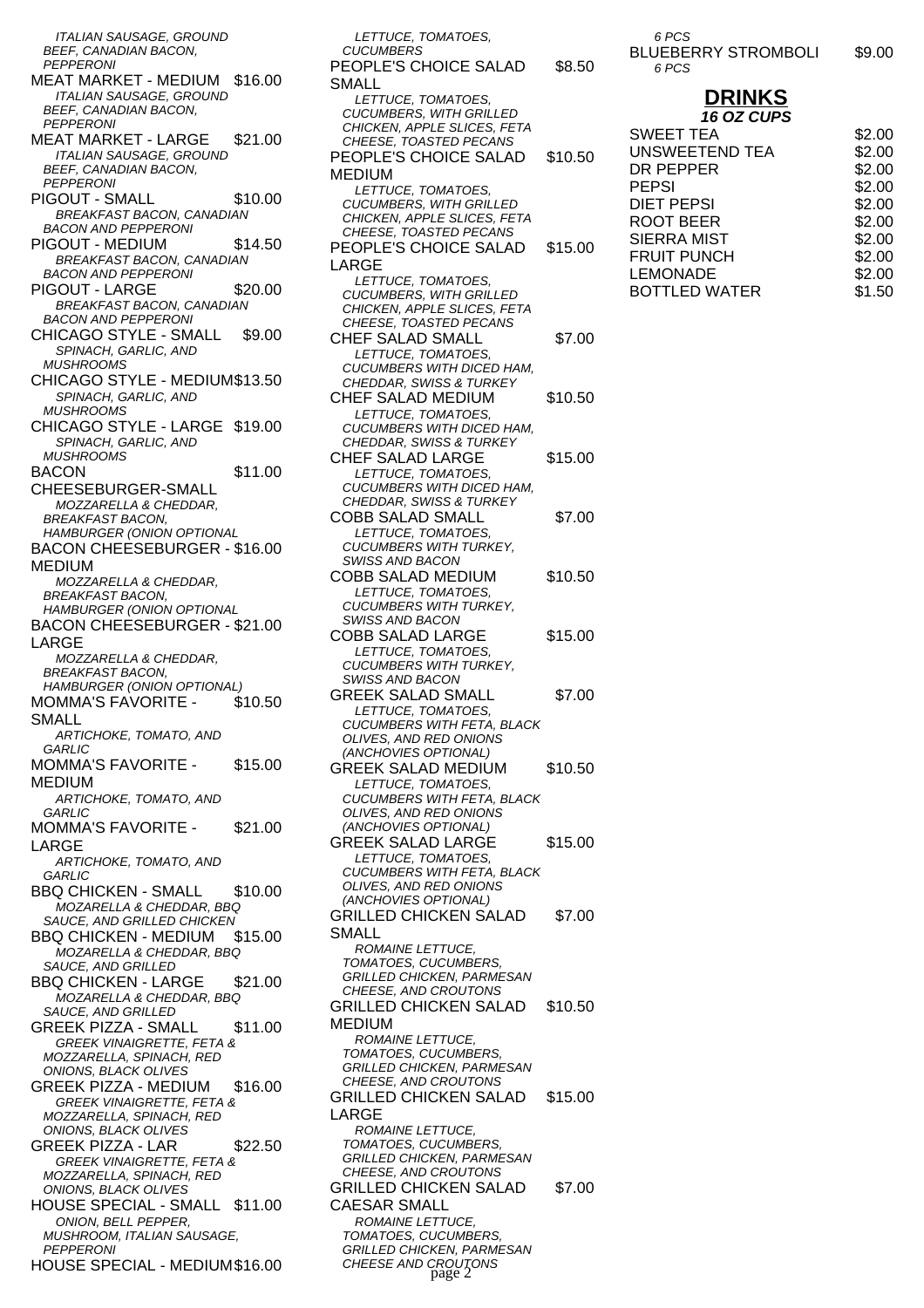ONION, BELL PEPPER, MUSHROOM, ITALIAN SAUSAGE, PEPPERONI HOUSE SPECIAL - LARGE \$22.00 ONION, BELL PEPPER, MUSHROOM, ITALIAN SAUSAGE, PEPPERONI HAWAIIAN - SMALL \$9.00 CANADIAN BACON AND PINEAPPLE (GREEN PEPPERS OPTIONAL) HAWAIIAN - MEDIUM \$13.00 CANADIAN BACON AND PINEAPPLE (GREEN PEPPERS OPTIONAL) HAWAIIAN - LARGE \$18.00 CANADIAN BACON AND PINEAPPLE (GREEN PEPPERS OPTIONAL) BLT PIZZA - SMALL \$10.00 RANCH SAUCE, MOZZARELLA & CHEDDAR, BREAKFAST BACON, TOPPED WITH LETTUCE AND **TOMATO** BLT PIZZA - MEDIUM \$16.00 RANCH SAUCE, MOZZARELLA & CHEDDAR, BREAKFAST BACON, TOPPED WITH LETTUCE AND TOMATO BLT PIZZA - LARGE \$20.00 RANCH SAUCE, MOZZARELLA & CHEDDAR, BREAKFAST BACON, TOPPED WITH LETTUCE AND TOMATO NEW ORLEANS - SMALL \$11.00 SHRIMP, GARLIC, TOMATOES, AND ONIONS NEW ORLEANS - MEDIUM \$17.00 SHRIMP, GARLIC, TOMATOES, AND ONIONS NEW ORLEANS - LARGE \$22.50 SHRIMP, GARLIC, TOMATOES, AND ONIONS THE HEART ATTACK - SMASS10.00 ALFREDO SAUCE, CHICKEN, BREAKFAST BACON AND RED **ONIONS** THE HEART ATTACK - MEDIUM \$16.00 ALFREDO SAUCE, CHICKEN, BREAKFAST BACON AND RED **ONIONS** THE HEART ATTACK - LARGS 2.50 ALFREDO SAUCE, CHICKEN, BREAKFAST BACON AND RED ONIONS PEGGY'S SUPREME - SMAL\$12.00 PEPPERONI, GROUND BEEF, ONION, BELL PEPPER MUSHROOM, BLACK OLIVES, DICED HAM PEGGY'S SUPREME - MEDIUM \$18.50 PEPPERONI, GROUND BEEF, ONION, BELL PEPPER, MUSHROOM, BLACK OLIVES, DICED HAM PEGGY'S SUPREME - LARGE23.00 PEPPERONI, GROUND BEEF, ONION, BELL PEPPER, MUSHROOM, BLACK OLIVES, DICED HAM I'M HUNGRY - SMALL \$14.00 ITALIAN SAUSAGE, ONION, BELL PEPPER, MUSHROOM, DICED HAM, BLACK OLIVE, GREEN OLIVE, PEPPERONI, GROUND BEEF (jalapenos are optional) I'M HUNGRY - MEDIUM \$21.00 ITALIAN SAUSAGE, ONION, BELL PEPPER, MUSHROOM, DICED HAM, BLACK OLIVE,

GREEN OLIVE, PEPPERONI,

GRILLED CHICKEN SALAD CAESAR MEDIUM \$10.50 ROMAINE LETTUCE, TOMATOES, CUCUMBERS, GRILLED CHICKEN, PARMESAN CHEESE AND CROUTONS GRILLED CHICKEN SALAD CAESAR LARGE \$15.00 ROMAINE LETTUCE, TOMATOES, CUCUMBERS, GRILLED CHICKEN, PARMESAN CHEESE AND CROUTONS SUPER VEGGIE SALAD SMALL \$7.00 LETTUCE, TOMATOES, CUCUMBERS WITH ARTICHOKE, SPINACH, BLACK OLIVES, MOZZARELLA CHEESE, AND RED **ONION** SUPER VEGGIE SALAD MEDIUM \$10.50 LETTUCE, TOMATOES. CUCUMBERS WITH ARTICHOKE, SPINACH, BLACK OLIVES, MOZZARELLA CHEESE, AND RED **ONION** SUPER VEGGIE SALAD LARGE \$15.00 LETTUCE, TOMATOES, CUCUMBERS WITH ARTICHOKE, SPINACH, BLACK OLIVES, MOZZARELLA CHEESE, AND RED **ONION** ANTIPASTO SMALL \$8.00 LETTUCE, TOMATOES, CUCUMBERS WITH RED ONIONS, **BLACK & GREEN OLIVES** MOZZARELLA CHEESE, DICED HAM AND PEPPERONI ANTIPASTO MEDIUM \$12.00 LETTUCE, TOMATOES CUCUMBERS WITH RED ONIONS, BLACK & GREEN OLIVES, MOZZARELLA CHEESE, DICED HAM AND PEPPERONI ANTIPASTO LARGE \$15.00 LETTUCE, TOMATOES, CUCUMBERS WITH RED ONIONS, BLACK & GREEN OLIVES, MOZZARELLA CHEESE, DICED HAM AND PEPPERONI SPINACH SALAD SMALL \$7.00 SPINACH, TOMATOES CUCUMBERS, RED ONIONS, BACON, AND EGGS SPINACH SALAD MEDIUM \$10.50 SPINACH, TOMATOES, CUCUMBERS, RED ONIONS, BACON, AND EGGS SPINACH SALAD LARGE \$15.00 SPINACH, TOMATOES CUCUMBERS, RED ONIONS, BACON, AND EGGS